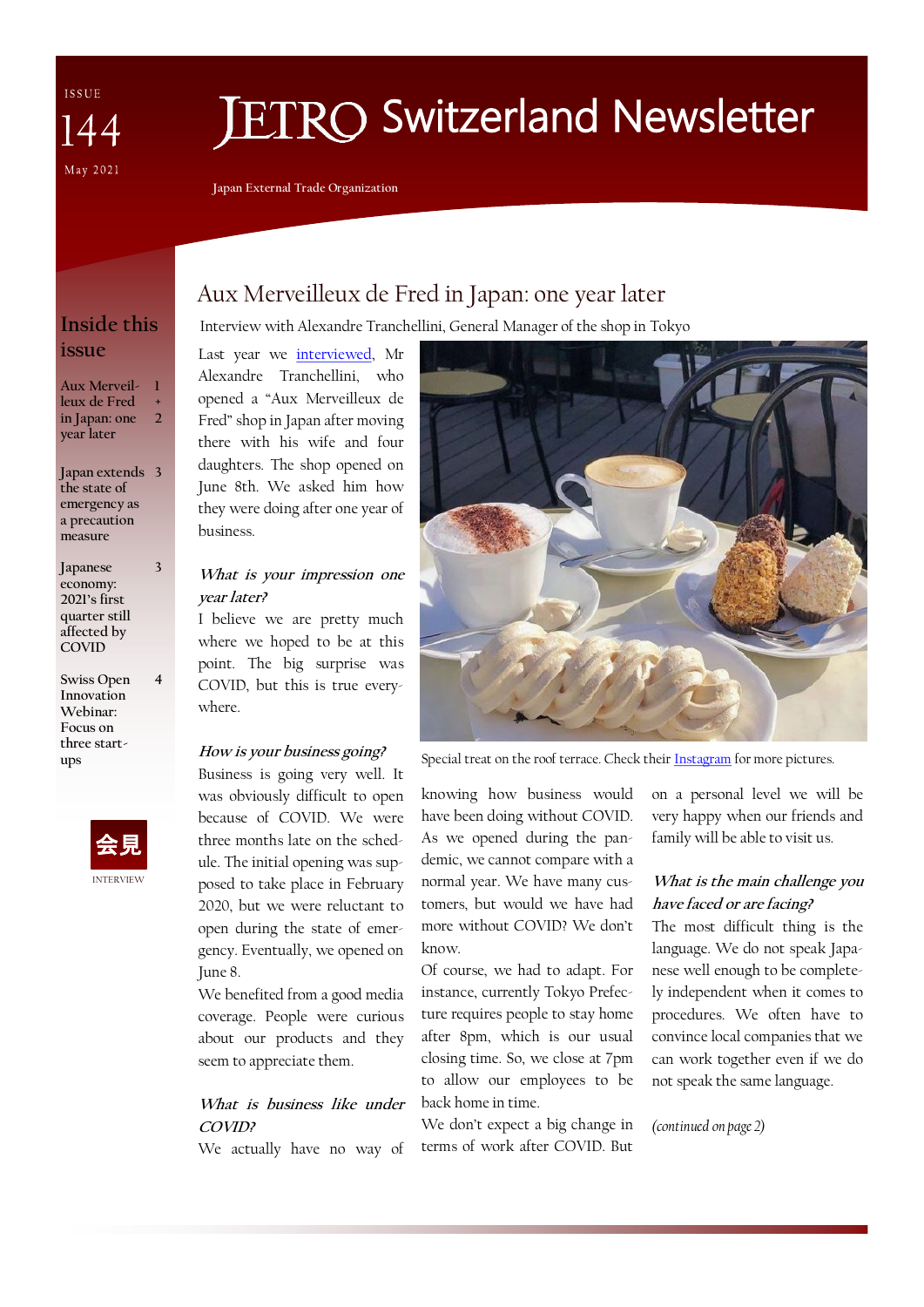### Aux Merveilleux de Fred in Japan: one year later

#### 会見 *(continued from page 1)*

experience big problems. We worked with a local architect who knew perfectly how to do his job. It just takes some time. We also whom it would not have been possible. We also have a Japanese local accountant.

# **have?**

We have 25 people working in the the products. shop including staff and family. Most of them are part-time workers. Our two elder daughters are working with us. The elder is in charge of the tearoom, including public relations and human resources. The second one is our chef and oversees the production and supply.

#### **Have you adapted your products to the local market?**

Not really, as we want to keep the original taste. We want our customers to have a taste of Europe when they visit us. We also kept the visual identity of the franchise. Thanks to the great quality of Japanese products, we can find most ingredients locally. For some like butter we have to import from France. The taste is slightly different.

#### **What do you like best of doing business in Japan?**

The quality of the employees, suppliers, and partners. We never had

It was not easy, but we did not People are highly professional and a bad surprise. When something is planned, it goes according to plan. reliable.

worked with a lawyer without tailed. Luckily, we are from Swit-This means we have to be too. In Japan the regulations and requirements are very specific and dezerland, so we know a lot about procedures.

**How many employees do you**  ing for foodstuffs. It is highly regu-This said, some regulations are really stricter here, such as the packaglated, with several layers to protect

#### **What do you miss the most from Switzerland?**

Our family and friends. A little bit of cheese perhaps.

#### **Any advice you would like to share?**

Keep your identity. Believe in your project. Find the right people.

It is also important to be respectful of the local culture and business practices. You need to find the right balance.

#### **What product would you recommend?**

You should just let your feelings and senses guide you.

We also indicate the top-selling products on the menu, so people know what is popular. When they have doubts, they often go for the top seller.

[Aux Merveilleux de Fred](http://www.auxmerveilleux.com/home_en/) Tokyo Yarai-cho 107, Shinjuku-ku, Tokyo



The shop has been doing very well since the opening on June 2020

INTERVIEW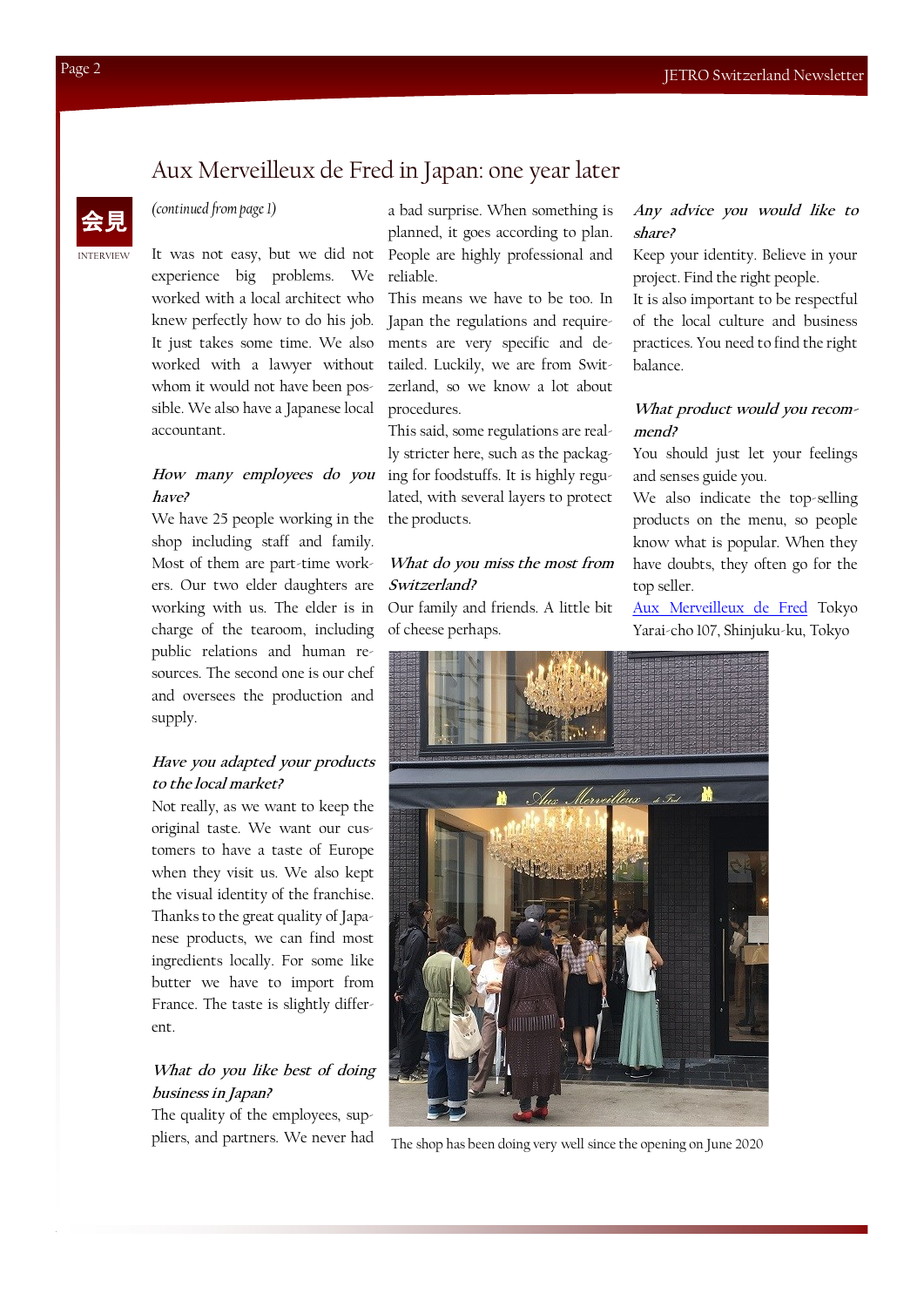### Japan extends the state of emergency as a precaution measure

Prime Minister Suga explained to the press that the government, in accordance with experts, has decided to extend the state of emergency in Tokyo and eight other prefectures.

Japan was relatively spared from COVID in 2020 but faced an important third wave this winter. The Government declared the state of emergency on January 8, leading to a progressive improvement allowing the government to lift the state of emergency. Unfortunately, the trend reversed in March with new infections growing again. Eventually, on April 25 the government placed several prefectures under a state of emergency for the third time since the beginning of the pandemic. The state of emergency was set to last until the end of May. The situation has significantly improved, but the government wants

extending the state of emergency by the end of February. After a few **動向** another 3 weeks until June 20.

#### Vaccination in Japan

By law, a vaccine must be tested in Japan before it is approved by the Japanese health authorities. Therefore, Japan was delayed in the vaccination campaign, as local trials had to take place first. The country started the vaccination rollout at

weeks of preparations and adjustments, the campaign has accelerated sharply. By April 26, two million people had received at least the first dose of the vaccine. One month later, over 10 million doses had been received, with 3 million people being fully vaccinated. Source: [Cabinet Office](https://www.kantei.go.jp/jp/99_suga/statement/2021/0528kaiken.html) (in Japanese)





to secure the progress made by Prime Minister Suga's vaccination covered by NHK (Japan National Television)

# Japanese economy: 2021's first quarter still affected by COVID

From January to March 2021, the Japanese economy was still negatively impacted by COVID with a – 1.3% contraction of the GDP (quarter-onquarter, seasonally adjusted). Year-on-year the decrease was –1.9%. Both private demand (– 0.9%) and public demand  $(-1.6\%)$ have contracted. Exports and imports have continued their recovery with a 2.3% and a 4% growth respectively.

External trade has therefore con-

tinued to support the economy after a strong recovery in 2020's last quarter. During the first half of 2020, it was the opposite. Trade plummeted more dramatically, as global trade was strongly affected by the pandemic.

In January and early February, Japan was facing the worst of the third wave with over 6,000 daily new cases. From a Swiss perspective, those numbers do not look so bad, but for Japan it was about 3 to 4 times more than during the previous waves. Inevitably, this wave reflected on the quarterly figures. Nonetheless, the contraction in the last quarter has not erased the recovery made during the second half of 2020.

Source: [Cabinet Office of Japan](https://www.esri.cao.go.jp/en/sna/data/sokuhou/files/2021/qe211/gdemenuea.html)

# 動向

TREND